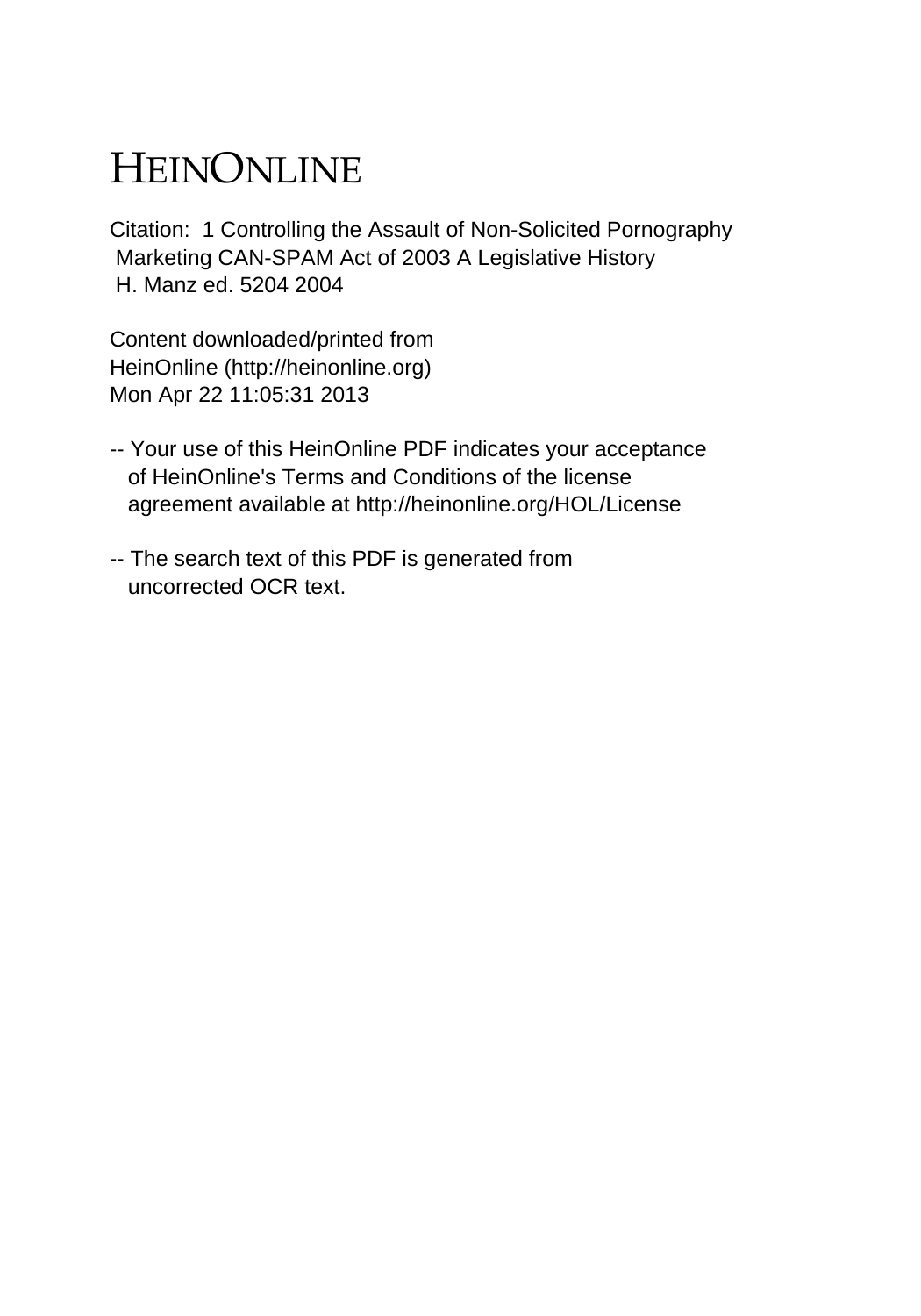of national defense or foreign policy; and

a document uccuse of *notein* so classified that is in<br>a document not so classified before publica-<br>tion and disclosure of the document under

in which the head of an executive agency other. I want some accountability<br>withholds information under paragraph (1), brought to bear on this issue, and feel<br>the head of such executive agency shall that by introducing this

tion shall apply to contracts entered into on cifically, the bill would require a send-<br>or after October 1, 2002, except that, in the er of marketing e-mail to include a<br>case of a contract entered into sefore the er of mar (a) shall be applied as if the contract had anism so that they could been entered into on the date **of** the enact- "unsubscribe" from further unwanted

strued as affecting obligations to disclose sumers will be able to tell who initiatived States Covernment information and the solicitation.<br>United States Covernment information ated the solicitation.<br>In this section, the t

\*lBy Mr. BURNS (for himself, M found to be intentional. In short, this WYDEN. Mr. **STEVENS,** Mr. BREAUX, bill provides broad consumer protec-

S. 877. A bill to regulate interstate penalties on the transmission of unso- problem and I believe it is absolutely licited commercial electronic mail via critical that we address this now, so the Internet; to the Committee on<br>Commerce, Science, and Transpor-<br>Lation.<br>Mr. BURNS. Thank you, Mr. Presi-

Mr. **BURNS.** Thank you, Mr. Presi- stituents are forced to pay long-dis-dent. I rise today to introduce the cance charges for their time on the dent. I rise today to introduce the tance charges for their time on the<br>CAN-SPAM bill along with my good Internet. Spam makes it nearly impos-<br>friend and colleague Senator WyDEN. sible-for-these-people-to-enjoy-the-expefriend and colleague Senator WYDEN. sible for these people to enjoy the expe-<br>The CAN-SPAM bill addresses an issue rience, and it makes it even harder for The CAN-SPAM bill addresses an issue rience, and it makes it even harder for of critical importance to the further them to see how this will help rural development of commerce on the Inter-<br>development of commerce on the Inter-<br>net: how to control the explosion of un-<br>Also, Internet: service providers are net; how to control the explosion of un- Also, Internet service providers are solicited commercial e-mail. I also bombarded with spain that often corsolicited commercial e-mail. I also bombarded with spam that often corvant to thank the additional original rupts or some ross of the bill. Senator STE- today's information age where beating cosponsors of the bill, Senator **STE-** today's information age where beating **VENS.** Senator BREAUX. Senator THOM- the competitor to the next sale is abso-

to use procedures other than procedures that mumbers and the trends they represent<br>provide for full and open competition. [201] paint an even more disturbing picture.<br>(2) INAPPLICABILITY TO CONTRACTS AFTER According to an FISCAL YEAR CONTRACTS AFTER According to an article in the Wash-FISCAL YEAR and Learned into after Sep spain currently accounts for 40 percent apply to a contract entered into after Sep spain currently accounts for 40 perc tember 35. **2.13. Ib) CLASSiFIED** INFORMATION.- of all e-mail traffic. Spam **has** become more than just an inconvenience that<br>we have learned to live with; it has an executive agency may—<br>is the proposed of the state of the surface same under subsection (a) any document that e-mail in<br>box with serious experience and the surface under subsection (a) any document that<br>e-mail inbox wit From Scoline a tunnamentari part of any<br>e-mail inbox with serious economic<br>consequences. According to one study<br>cost U.S. businesses more than \$10 bil-<br>lion this vear alone.

**the subsection and disclosure of the document under Spam also makes working on the subsection (a).** Internet less efficient, by clogging up **(2) AVAILABILITY TO CONGRESS.—In any case servers on one end and inboxes on the** which the head of an executive agency other. I want some accountability it has the inholds information under paragraph (i). brought to bear document containing that information to dard meaningful step to tame a appropriate<br>document containing member of each of and meaningful step to tame a horse<br>the following committees of Congress: we can't seem to break jus  $\frac{1}{2}$  in the state of the House of the metallic with the spentally estimates.<br>
This point bears repeating: within<br>
the Senate and the House of Representatives. of pour time with unsolicited e-mail.<br>
(C) Each committee

(b) Each committee that the head of the CAN-SPAM bill would require e-<br>executive agency determines has legislative<br>jurisdiction for the operations of such de-<br>partment or agency to which the informa- Straightforward set of tion relates. egency to which the informer consense rules designed to give con-<br>(c) FISCAL YEAR 2003 Contracts.-This sec- sumers more control over spam. Spe-<br>tion shall apply to contracts entered into on cifically, the bil ment **or** this Act. e-mail. Also, the bill would prohibit e- **(d)** RELATIONSHIP TO OTHER **DISCLOSURE** mail marketers from using deceptive LAWS,—Nothing in this section shall be con-<br>strued as affecting obligations to disclose sumers will be able to tell who initi-

provisions to ensure compliance. The<br>Federal Trade Commission would have petition" have the meanings given such Federal Trade Commission would have<br>terms in section 4 of the Office of Federal authority to impose steep civil fines of<br>Procurement Policy Act (41 U.S.C. 403). Up to \$500,000 on spam up to \$500,000 on spammers. This fine<br>could be tripled if the violation is<br>found to be intentional. In short, this

Mr. THOMAS, Ms. LANDRIEU, and Mr. tion against bad actors, while still **al-SCHUMER):** lowing Internet advertising a justified flowing internet awer transported by international and Spamming is a serious economic problem and I believe it is absolutely

that the Internet is allowed to reach<br>its full potential. Because of the vast distances in Montana, many of my con-VENS. Senator BREAUX, Senator THOM- the competitor to the next sale is abso-<br>AS. Senator LANDRIEU and Senator lutely critical to survival, these shut-<br>SCHUMER. FIGURER. **SCHUMER. SCHUMER. downs** can cause real economic dam-<br>CHUMER. **downs** can cause real economic dam-<br>While it is obvious to anyone with an age. We may be in a downturn in the While it is obvious to anyone with an age. We may be in a downturn in the e-mail account that the scourge of American economy and especially in  $\gamma$  is in a downturn in the scontinued to worsen, the the high technology se expected of American economy and especially in the high technology sector, but the ef-

ficiencies created through vast infor- mation sharing are here to stay and will help propel our economy to levels beyond our imagination, but in order to reach this potential we must eliminate the bad actors who threaten these

efficiencies. The fact that this bill is strongly supported by pillars of the Internet age<br>such as Yahoo, America Online and such as Yahoo, America Online and<br>eBay is a testament to its common-<br>sense approach. I think these companies for their critical expertise in perfecting this bill which would help to address this scourge of the digital age. I also appreciate the numerous valuable suggestions from the many con- cerned cyber-citizens who want to see this Pandora's box of digital dreck<br>closed once and for all.

**COSET ONCE AND FOR ALL MR.** President, I ask unanimous consent that the text of the bill be printed in the RECORD.

There being no objection, the bill was ordered to be printed in the RECORD, as follows:

### **S 877**

*Brie enacted* by the Senate *and* House *of* Representatives of the United States of America *In Congress* **w.ebied,**

**SECTION 1.** SHORT TITLE.

This Act may be cited as the "Controlling the Assault of Non-Solicited Pornography and Marketing Act **of 2003".** or the 'CAN and Marketing Act of 2003''. or the SPAM Act of 2003''.

**SEt. E. CONGRESSIONAL FINDINGS AND** POLICY. (a) **FINDINGS.-The** Congress finds the fol-

lowing: **(I)** There Is a right of free speech on the Internet.

(2) The Internet has increasingly become a critical mode of global communication and now presents unprecedented opportunities for the development and growth of global commerce and an integrated worldwide econ

omy.<br>
(3) In order for global commerce on the<br>
linternet to reach its full potential, individuals<br>
and entities using the Internet and<br>
other online services should be prevented<br>
from engaging in activities that prevented<br>

from having a reasonably predictable, effi-cient, and economical online experience, (4) Unsolicited commercial electronic mail can be a mechanism through which busi-nesses advertise and attract customers in

the online environment. **(5)** The receipt of unsolicited commercial electronic mail may result in costs to recipiants who cannot refuse to accept such mail and who incur costs for the storage of such mail, or for the time spent accessing, reviewing, and discarding such mail. or for both.

**(6)** Unsolicited commercial electronic mail may impose significant monetary casts on providers of Internet access services, businesses. and educational and nonprofit institutions that carry and receive such mail, as there is a finite volume of mail that such providers, businesses, and institutions can handle without further Investment **in** infra- structure.

**(7)** Some unsolicited commercial electronic mall contains material that many recipients may consider vulgar or pornographic in na-

.<br>While some senders of unsolicited commercial electronic mail messages provide<br>simple and reliable ways for recipients to re-<br>ject (or "opt-out" of) receipt of unsolicited<br>commercial electronic mail from such senders in the future. other senders provide no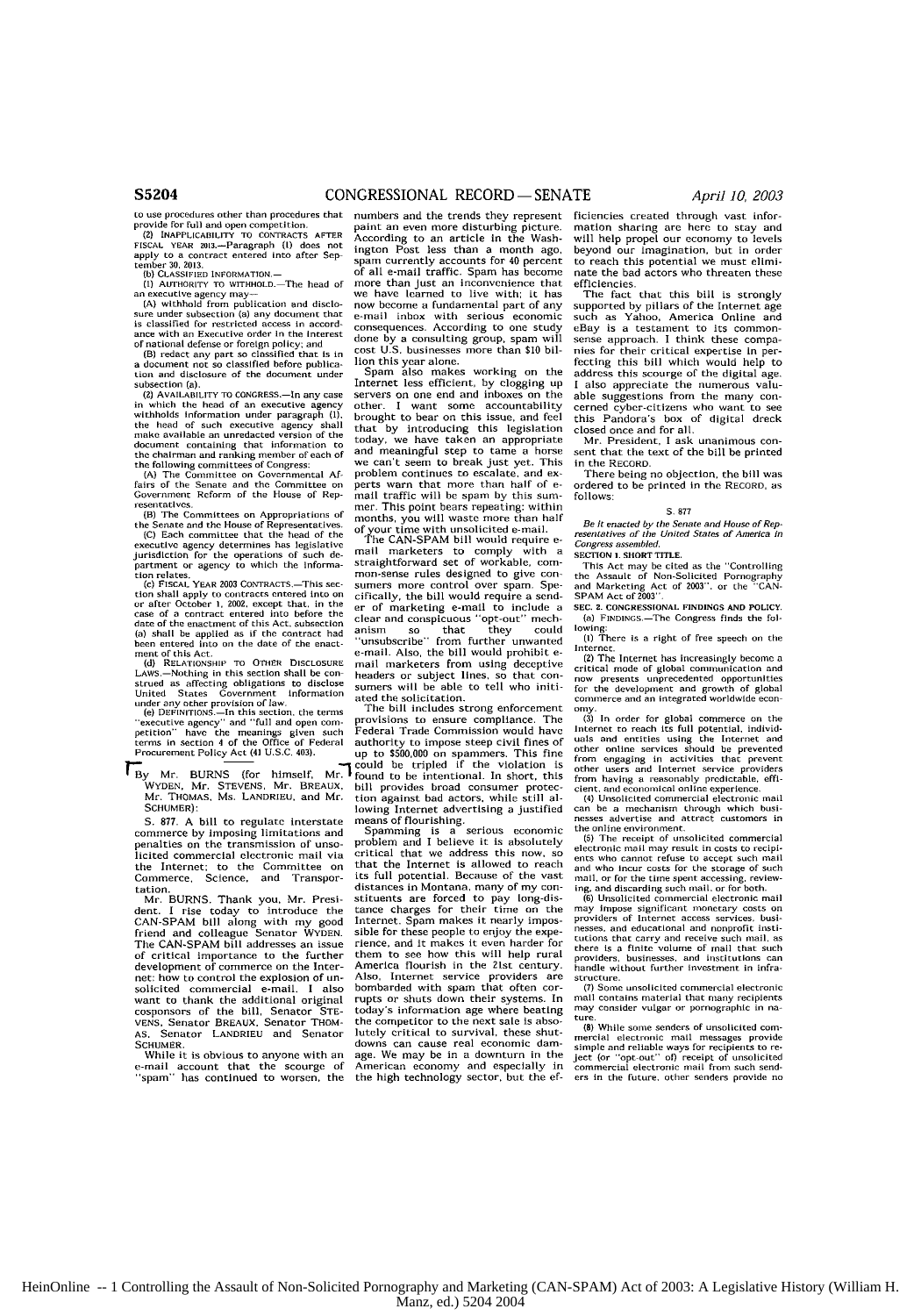**(9)** An increasing number **ot** senders **of** un-solicited commercial electronic mail pur-posefully disguise the source of such mail so

as to prevent recipients from responding to<br>such mail quickly and easily.<br>**(10) An increasing number of senders of un-**<br>(10) An increasing number of senders of un-<br>posefully include misleading information in

the message's subject lines in order **to** induce the recipients to view the messages (11) in legislating against certain abuses **on** the Internet, Congress should **be** very careful to avoid infringing In any way upon con-<br>stitutionally protected rights, including the<br>rights of assembly, free speech, and privacy.<br>(b) CoNGRESSIONAL DETERMINATION OF PUB-

LIC POLICY.—On the basis of the findings in<br>subsection (a), the Congress determines<br>that—

(I) there is a substantial government inter-<br>est in regulation of unsolicited commercial<br>electronic mail;<br>(2) senders of unsolicited commercial elec-<br>tronic mail should not mislead recipients as

to sources or unsolineer commercial exceptions<br>to the source or content of such mail; and<br>(3) recipients of unsolicited commercial

electronic mail have a right to decline to re-<br>ceive additional unsolicited commercial ceive additional unsolicited electronic mail from the same source. **SEC.** 3. DEFINITIONS.

**In** this Act:

**(1)** AFFIRMATIVE CONSENT.-The term "affirmative consent", when used with respect<br>to a commercial electronic mail message.<br>means that the recipient has expressly consented to receive the message, either in re-sponse to a clear and conspicuous request for such consent *or* at the recipient's **own** initia- tive (2) COMMERCIAL **ELECTRONIC** MAIL **MES-**

**SAGE.-** (A) **IN GENERAL-The** term "commercial electronic mail message" means any electronic mail message the primary purpose of which is the commercial advertisement or promotion of a commercial modulation to service (including content on an internet website operated

The inclusion **of** a reference to a commercial entity **or** a link to the website of a commer-cial entity in an electronic mail message does not. by itself, cause such message **to be** treated as a commercial electronic mail mes-<br>sage for purposes of this Act if the contents sage **for** purposes **of** this Ant **If** the contents or circumstances of the message indicate a primary purpose other than commercial ad-<br>
vertisement or promotion of a commercial<br>
product or service.<br>
(3) COMMISSION,-The term "Commission"

means the Federal Trade Commission.<br>(4) DOMAIN NAME.-The term "domain"<br>name" means any alphanumeric designation<br>which is registered with or assigned by any domain name registrar, domain name reg-istry. *or* other domain **name** registration au-thority **as** part **of** an electronic address on the Internet.

**(5)** ELECTRONIC MAIL ADDRESS,-The term "electronic mail address" means a destina-<br>tion, commonly expressed as a string of<br>characters, consisting of a unique user name<br>or mailbox (commonly referred to as the<br>"local part") and a reference to an internet domain (commonly referred to as the "do-<br>main part"). to which an electronic mail<br>message can be sent or delivered.<br>(6) ELECTRONIC MAIL MESSAGE.-The term<br>"electronic mail message" means a message

sent to an electronic mail address. (7) FTC ACT.-The term "FTC Act' means **the** Federal Trade Commission **Act (15 U.S.C,** 41 **et** seq.)

(8) HEADER INFORMATION.-The term "headinformation" means the source, destination. and routing inlormation attached to an electronic mail message, Including the origi-nating domain name and originating electronic mail address.

**(9)** IMPLIED CONSENT.-The term "implied consent\*% when used with respect to a **com-** mercial electronic mail message, means that-

(A) within the 3-year period ending upon receipt **of** such message, there has been a business transaction between the sender and the recipient (including a transaction invol- ing the provision, free of charge. **of** informa-tion, goods, **or** services requested by the recipient); and

(B) the recipient was, at the time of such transaction or thereafter in the first elec-<br>tronic mail message received from the sendtronic mail message received from the send-er after the effective date *of* this Act. provided a clear and conspicuous notice of **ani** opportunity not to receive unsolicited commercial electronic mail messages from tise sender and has not exercised such opportunity.

**If** a sender operates through separate lines of business **or** divisions and holds itself *out* to the recipient, both at the time of the transaction described in subparagraph (A) and at<br>the time the notice under subparagraph (B) was provided to the recipient, as that particular line **of** business or division rather than as the entity **of** which such line of busi-ness or division is a part, then the line of business or the division shall be treated as

the sender for purposes of this paragraph.<br>**(10) INITIATE.—The term "initiate", when**<br>used with respect to a commercial electronic mail message, means to originate such **mes** sage or **to** procure the origination of sath message, but shall not include actions that constitute routine conveyance of such message. **(i1) INTERNET.-The** term ''Internet' has

the meaning given that term in the Internet Tax Freedom Act **(47** U.S.C. isi n).

**(IZ) INTERNET ACCESS** SERVICE.-The term 'lnternet access service" has the meaning given that term in section 231(e)(4) of the<br>Communications Act of 1934 (47 U.S.C.  $231(e)(4)$ 

(13) PROTECTED COMPUTER.-The term "protected computer" has the meaning **given** that term in section 1030(e)(2) **of** title **18,** United States Code. (14) RECIPIENT.-The term "recipient",

when used with respect to a commercial<br>electronic mall message, means an author-<br>ized user of the electronic mail address to which the message was sent or delivered. **If** a recipient of a commercial electronic mail message has **I** or more electronic mail ad-dresses In addition to the address to which the message was sent or delivered, the recipi-ent shall be treated as a separate recipient with respect to each such address. **If** an elec- tronic mail address is reassigned to a new user, the new user shall not be treated as a recipient **of** any commercial electronic mail message sent **or** delivered to that address before it was reassigned.

(15) ROUTINE CONVEYANCE.—The term "rou-<br>tine conveyance" means the transmission,<br>routing, relaying, handling, or storing,<br>through an automatic technical process, of<br>an electronic mail message for which an-<br>other person has recipient addresses<br>(16) SENDER —Th

**(6)** SENDER.-The term "sender', when used with respect to a commercial electronic mall message, means a person who initiates such a message and whose product, service. or Internet web site is advertised or pro-

moted **by** the message. (17) **TRANSACTIONAL** OR RELATIONSHIP **MES-**SAGES.-The term "transactional or relationship message" means an electronic mail message the primary purpose of which is to facilitate, complete, confirm, provide, **or re-**

quest information concerning- **(A)** a commercial transaction that the recipient has previously agreed to enter into with the sender;

with the sender,<br>(B) an existing commercial relationship.<br>formed with or without an exchange of con-<br>sideration, involving the ongoing nurchase sideration, involving the ongoing purchase or use **by** the recipient of products or serv-ices offered by the sender; **or**

(C) an existing employment relationship or related benefit plan. (18) **UNSOLICITED** COMMERCIAL ELECTRONIC MAIL MESSAGE.-The term "unsolicited commercial electronic mail message'' means any commercial electronic mail message (A) is not a transactional or relationship

message; and (B) is sent to a recipient without the re-

cipient's prior affirmative or Implied con-<br>sent.

## **SEC. 4. CRIMINAL PENALTY** FOR **UNSOLICITED** COMMERCIAL **ELECTRONIC** MAIL CONTAINING **FRAUDULENT ROUT- ING** INFORMATION.

(a) **IN** GENERAL.-Chapter **63** ot title **18.** United States Code, is amended by adding at the end the following:

#### **"6 1351.** Unsolicited **commercial electronic** mail **containing** fraudulent **transmission Information**

-(a) **IN** GENERAL.-Any person who initiates the transmission, to a protected com-<br>puter in the United States, of an unsolicited puter in the United States, of an unsolicted<br>commercial electronic mail message, with<br>knowledge and intent that the message con-<br>tains or is accompanied by header informa-<br>tion that is materially false or materially<br>mislea inclades an originating electronic mail **ad-**dress the access to which for purposes of ini-tiating the message was obtained by means of false or fraudulent pretenses or representating the message was obtained by means<br>of false or fraudulent pretenses or represen-<br>tations shall be considered materially misleading.

"(b) DEFINITIONS.-Any term used in **ab-**section (a) that is defined in section **3** of the CAN-SPAM Act **of** 2003 has the meaning given it in that section,"<br>(b) CONFORMING AMEND

**(b) CONFORMING** AMENDMENT.-The chapter analysis for chapter 63 of title 18. States Code, **is** amended by adding at the *end* the following:

**"1351.** Unsolicited commercial electronic mail containing fraudulent roting information-.

**SEC. 5.** OTHER PROTECTIONS **AGAINST UNSOLIC-lIED** COMMERCIAL **ELECTRONIC MAIL.**

(a) **REQUIREMENTS FOR** TRANSMISSION **OF**

MESSAGES- **(i) PRODIBITION OF** FALSE OR **MISLEADING** TRANSMISSION INFORMATION.-It is unlawful **for** any person to initiate the transmission, to a protected computer, of a commercial electronic mail message that contains, or is accompanied by, header information that is materially *or* intentionally false or niateri ally or intentionally misleading. For pur-<br>these of this paragraph, header information<br>that is technically accurate but includes an<br>originating electronic mail address the ac-<br>tess to which for purposes of initiality the<br>m

(2) PROHIBITION OF DECEPTIVE SUBJECT<br>HEADINGS.—It is unlawful for any person to<br>Initiate the transmission to a protected computer of a commercial electronic mail mes-<br>sage with a subject heading that such person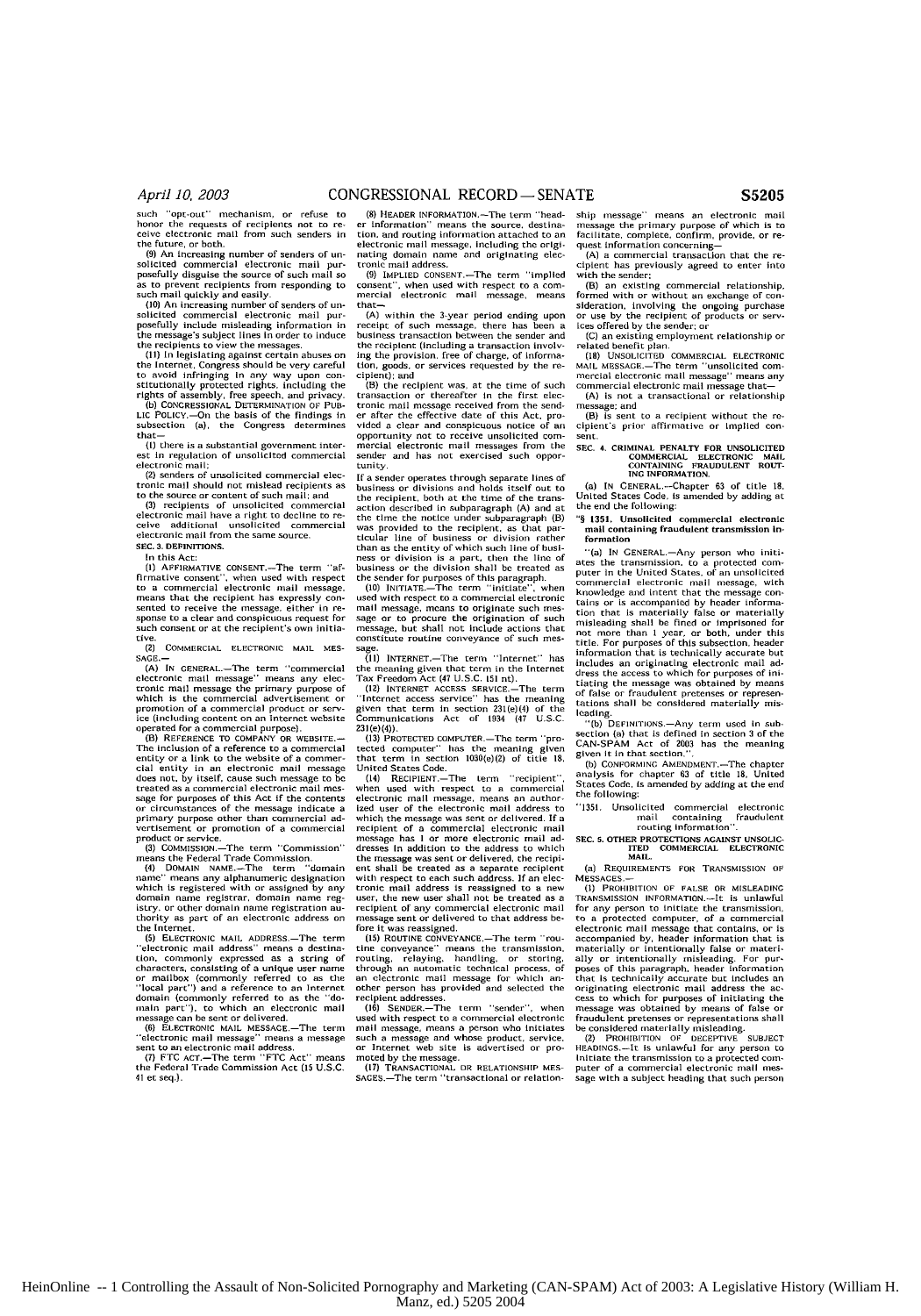knows would be likely to mislead a recipi. ent. acting reasonably under the **cir-**cumstances, about a material fact regarding the contents or subject matter of the mes-

sage.<br><sup>(3)</sup> INCLUSION OF RETURN ADDRESS OR COM-PARABLE MECHANISM IN **UNSOLICITED** COMMER-

CIAL ELECTRONIC MAIL.—<br>(A) IN CENERAL.—It is unlawful for any per-<br>son to initiate the transmission to a pro-<br>tected computer of an unsolicited commer-<br>cial electronic mail message that does not<br>contain a functioning retur address or other Internet-based mechanism<br>clearly and conspicuously displayed, that—

(i) a recipient may use to submit. in a manner specified **by** the sender, a reply elec-trounic mail message or other form of Internet-based communication requesting not to receive any future unsolicited commercial electronic mail messages from that sender at the electronic mail address **where** the message was received; and

(ii) remains capable of receiving such mes-sages or communications for no less than **30** days after the transmission of the original

message. (B) MORE DETAILED OPTIONS **POSSIBLE.-The** sender of an unsolicited commercial elec-tronic mail message may comply with sub-paragraph (A)(I) by providing the recipient a list or menu from which the recipient may choose the specific types of commercial elec-tronic mail messages the recipient wants to receive or does not want to receive from the sender, if the list or menu includes an option under which the recipient may choose not to<br>receive any unsolicited commercial elec-<br>tronic mall messages from the sender.<br>(C) TEMPORARY INABILITY TO RECEIVE MES-<br>SAGES OR PROCESS REQUESTS.--A return elec-

tronic mail address *or* other mechanism does not fall to satisfy the requirements of sub paragraph (A) if it is unexpectedly and temporarily unable to receive messages or proc-<br>ess requests due to technical or capacity<br>problems, if the problem with receiving messages **or** processing requests Is corrected within a reasonable time period. (4) PROIOBITION OF TRANSMISSION OF **UNSO-**LICITED COMMERCIAL **ELECTRONIC** MAIL AFTER

OBJECTION.-If a recipient makes a request to **a** sender, using a mechanism provided pursuant to paragraph (3), not to receive some or any unsolicited commercial electronic mail messages from such sender, then it is unlawful-

(A) for the sender to initiate the transnission to the recipient, more than **10** busi-ness days after **the** re.eipt of sash request, of an unsolicited commercial electronic mail message that falls within the scope of the reque

(B) for any person acting on behalf of the sender to initiate the transmission to the **re**cipient, more than **i0** business days after the receipt of such request, of an unsolicited such person knows or consciously avoids knowing falls within the scope of the **re**quest; or<br>(C) for

for any person acting on behalf of the sum to the recipient, through the transmission to the recipient, through the provi-<br>sion or selection of addresses to which the<br>message will be sent, of an unsolicited com-<br>message will be sent, of an unsolicited mercial electronic mail message that the<br>person knows, or consciously avoids know-<br>ing. would violate subparagraph (A) or (B).<br>(5) **INCLUSION OF IDENTIFIER, OPT-OUT, AND** 

PHYSICAL ADDRESS IN UNSOLICITED COMMER-<br>CIAL ELECTRONIC MAIL.—It is unlawful for any<br>person to initiate the transmission of any unsolicited commercial electronic mail message to a protected computer unless the mes-**sage** provides-

(A) clear and conspicuous identification that the message is an advertisement or solicitation:

(B) clear and conspicuous notice of the **op**portunity under paragraph  $(3)$  to decline receive further unsolicited commercial electronic mail messages from the sender; and (C) a valid physical postal address of the

sender. **(b)** PROHIBITION OF TRANSMISSION OF **UN-LAWFUL** UNSOLICITED COMMERCIAL **ELEC**tronic Mail to Certain Harvested Elec-<br>tronic Mail Addresses.—

**(1) IN** GENERAL.-It is unlawful for any person to initiate the transmission, to a pro-tected computer, of an unsolicited commer-**cial** electronic mall message that is unlawful under subsection (a), or to assist in the origination of such a message through the provi-sion or selection of addresses to **which** the iessage will be sent, **If** such person knows that, or acts with reckless disregard as to whether- (A) the electronic mail address of the re-

cipient **was** obtained, using an automated means, from an Internet website or propri-etary online service operated by another per- son; **or**

(B) the website or proprietary online serv-ice from which the address was obtained **in-**cluded, at the time the address was obtained, a notice stating that the operator of such a<br>website or proprietary online service will not<br>glve, sell, or otherwise transfer addresses<br>maintained by such site or service to any<br>other party for the purpose of initiating, o

section creates an ownership or proprietary<br>interest in such electronic mail addresses.<br>(c) COMPLIANCE PROCEDURES.-An action

(c) COMPLIANCE PROCEDURES.—An action<br>for violation of paragraph (2), (3), (4), or (5) of<br>subsection (6) may graph (2), (3), (4), or (5) of subsection (a) may not proceed if the person against whom the action Is brought dem-onstrates that **-**

(I) the person has established and imple-<br>mented, with due care, reasonable practices<br>and procedures to effectively prevent violations of such paragraph; and

(2) the violation occurred despite good<br>faith efforts to maintain compliance with<br>such practices and procedures.<br>**SEC. a. ENFORCEMENT BY FEDERAL TRADE COM-**

(a) VIOLATION IS UNFAIR OR DECEPTIVE ACT<br>OR PRACTICE.-Except as provided in sub-<br>section (b), this Act shall be enforced by the<br>Commission as **If** the violation of this Act were *an* unfair or deceptive act or practice proscribed under section 18(a)(l)(B) of the Federal Trade Commission Act **(15** U **S.C.** 57a(a)(1)(B)).<br>(b) Enforcement by Certain Other Agen-

CIES.-Compliance with this Act shall be enforced-

**(I)** under section **8** of the Federal Deposit Insurance Act **(12** U.S.C. **1818),** in the case **of-**

(A) national banks, and Federal branches and Federal agencies of foreign banks, and any subsidiaries of such entities (except brokers, dealers, persons providing insurance, Investment companies, and investment **ad-**visers), **by** the Office of the Comptroller of the Currency; (B) member banks of the Federal Reserve

System (other than national banks), branches and agencies of foreign banks (other than Federal branches, Federal agena than reueral branches, redetal agentand insured State branches of foreign banks). commercial lending companies owned or controlled by foreign banks, orgaoncator continue of the section 25 or 25A<br>nizations operating under section 25 or 25A<br>611), and bank holding companies and their<br>611), and bank holding companies and their<br>nonbank subsidiaries or affiliates (except<br>brokers ance, investment companies, and investment advisers), by the Board;<br>(C) banks insured by the Federal Deposit

Insurance Corporation (other than members of the Federal Reserve System) insured State branches of foreign banks, and any State branches of foreign banks, and any<br>subsidiaries of such entities (except brokers, dealers, persons providing insurance, Investment companies, and investment advisers), by the Board of Directors of the Federal **De**posit Insarance Corporation; and **(D)** savings associations the deposits of

which are insured by the Federal Deposit In-<br>surance Corporation, and any subsidiaries of<br>such savings associations (except brokers. dealers. persons providing insurance, invest-ment companies, and investment advisers), the Director of the Office of Thrift Super vision;

(2) under the Federal Credit Union Act **(12 US.C,** 1751 ec seq.) by the Board of the **Na-**tional Credit Union Administration with re-spect to any Federally insured credit union, and **any** subsidiaries of such a credit union (3) under the Securities Exchange Act of 1934 **(15 U.S.C.** 78a et seq.) by the Securities and Exchange Commission with respect to any broker or dealer;

(4) under the Investment Company Act of 1940 **(15** U **S.C.** 80a-I et seq.) by the Securities and Exchange Commission with respect **to**

investment companies;<br>(5) under the Investment Advisers Act of<br>1940 (15 U.S.C. 80b-1 et seq.) by the Securities<br>and Exchange Commission with respect to<br>investment advisers registered under that<br>Act;

**(6)** under State insurance law in the case **of** any person engaged in providing insurance, by the applicable State insurance authority

of the State in which the person is domi-<br>cited, subject to section 104 of the Gramm-<br>Biliey-Leach Act (is U.S.C. 670);<br>(7) under part A of substite VII of title 49.<br>United States Code, by the Secretary of<br>Transportation w part,

**(8)** under the Packers and Stockyards Act, 1921 (7 **U.S.C. 181** et seq.) (except as provided In section 406 of that Act **(7 U.S.C. 226. 227)),**

in Second for the Secretary of Agriculture with respect<br>(to any activities subject to that Act (1971 (12<br>(19) under the Farm Credit Act of 1971 (12<br>(19). C. 2001 et seq.) by the Farm Credit Ad-<br>ministration with respect to Federal intermediate credit bank, or produc-

tion credit association; and<br>
(It) under the Communications Act of 1934<br>(47 U.S.C. 151 et seq.) by the Federal Communications<br>
nications Commission with respect to any person subject to the provisions of that Act.

**(c)** EXERCISE OF CERTAIN POWFRS.-For the purpose of the exercise by any agency **re-**ferred to in subsection **(b)** of Its powers under any Act referred to in that subsection, a vio-lation of this Act Is deemed to be a violation of a requirement Imposed under that Act. In addition to its powers under any provision of law specifically referred to In subsection (b), each of the agencies referred to in that sub-<br>section may exercise, for the purpose of en-<br>forcing compliance with any requirement<br>imposed under this Act. any other authority conferred on It **by** law.

**(d)** ACTIONS BY TilE COMMISSION.-The Commission shall prevent **any** person from **vio**lating this Act in the same manner, by the same means, and with the same jurisdiction, powers, and duties as though all applicable terms and provisions of the Federal Trade<br>Commission Act (15 U.S.C. 41 et seq.) were<br>incorporated Into and made a part of this<br>Act. Any entity that violates any provision<br>of that subtitle is subject to the penalties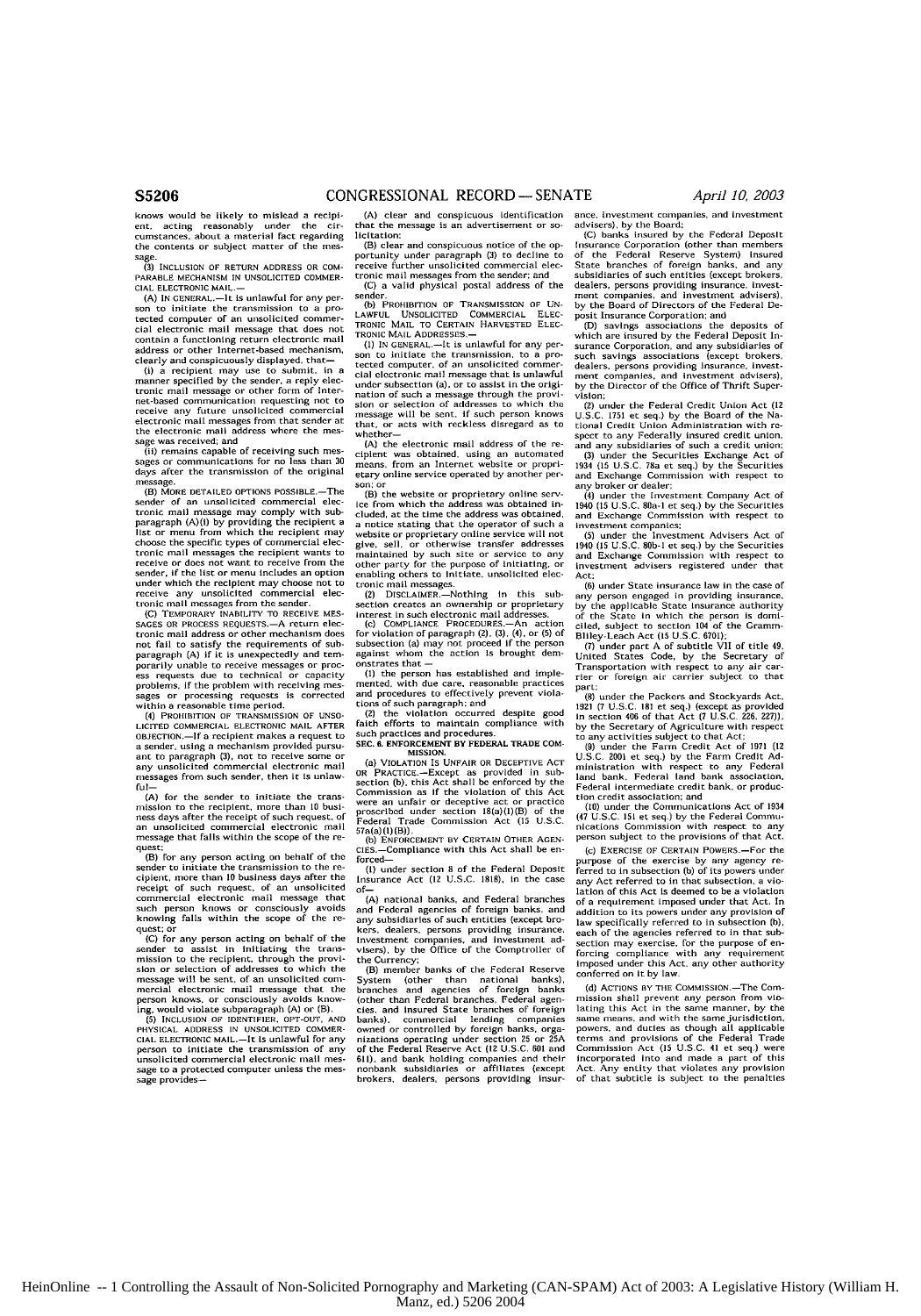and entitled to the privileges and immuni-<br>ties provided in the Federal Trade Commisties provided in the Federal Trade Commission<br>Act in the same manner, by the same<br>means, and with the same jurisdiction,<br>power, and duties as though all applicable<br>terms and provisions of the Federal Trade<br>Commission Act w made a part of that subtitle.

(e) ENFORCEMENT **BY STATES.-**

**([)** CIVIL ACTION.-In any case in which the attorney general of a State has reason to **be-**lieve that an interest of the residents of that State has been or is threatened or adversely affected **by** any person engaging in a practice that violates section **5** of this Act. the State. as parens patriae, may bring a civil action on behalf of the residents of the State in a district court of the United States of appro-priate jurisdiction or In any other court of competent jurisdiction-

**(A)** to enjoin further violation of section 5 of this Act by the defendant: or **(0)** to obtain damages on behalf of resi-

dem of the State. in an amount equal **to** the greater of-**(I)** the actual monetary loss suffered by

such residents; or (ii) tie amount determined under para-

graph (2). **(2)** STATUTORY **DAMAGES.-**

(A) IN CENERAL.—For purposes of para-<br>graph (I)(8)(ii), the amount determined<br>under this paragraph is the amount cal-<br>culated by multiplying the number of will-<br>iul, knowing, or negligent violations by an<br>amount, in the d to \$10 (with each separately addressed unlaw-<br>ful measage received by such residents treat-<br>ed as a separate violation). In determining<br>the per-violation penalty under this subpar-<br>graph, the court shall take into account

quire.<br>(B) LIMITATION .- For any violation of section 5 (other than section 5(a)(I)), the<br>monunt determined under subparagraph (A)<br>may not exceed \$500,000, except that if the<br>court finds that the defendant committed<br>for violation willfully and knowingly, the<br>court may in

(3) ATTORNEY FEES.-In the case of any successfol action under paragraph **(1),** the State shall **be** awarded the costs of the action and reasonable attorney fees as determined by the coart.

**(4)** RIGHTS **OF** FEDERAL RECULATORs.-The State shall serve prior written notice of any<br>excitos charge prior written notice of any<br>cation under paragraph (i) upon the Federal<br>Trade Commission or the appropriate Federal<br>(b) and provide the Commission or appro-<br>prin

**(D)** to file petitions for appeal. **(5)** CONSTRUCTION.-For purposes **of** bringing any civil action under paragraph **(1)**<br>
nothing in this Act shall be construed to pre-<br>
vent an attorney general of a State from ex ercising the powers conferred on the attor-

ney general by the laws of that State to-<br>
(A) conduct investigations;<br>
(B) administer oaths or affirmations; or

(C) compel the attendance of witnesses or production of documentary and other evidence.<br>(6) VEN

**(6) VENUE; SERVICE** OF **PROCESS.-**

**(A)** VeNUE.-Any action brought under paragraph **(1)** may be brought in the district court of the United States that meets applicable requirements relating to venue under section **1391** of title 28, United States Code.

(B) SERVICE OF PROCESS.—In an action<br>brought under paragraph (I), process may be<br>served in any district in which the defend-<br>ant-...<br>(i) is an inhabitant; or

(ii) maintains a physical place of business. (71 LIMITATION ON **STATE** ACTION WHILE **FED-**ERAL ACTION **IS** PENDING.-If the Commission or other appropriate Federal agency under subsection **(b)** has instituted a civil action or an administrative action for violation of this Act. no State attorney general may bring an action under this subsection during the pendency of that action against any defend-<br>ant named in the complaint of the Commis-<br>sion or the other agency for any violation of<br>this Act alleged in the complaint.<br>(f) ACTION BY PROVIDER OF INTERNET AC-

CESS SERVICE.—<br>— (I) = ACTION = AUTHORIZED.—A = provider = of<br>Internet access service adversely affected by a violation of section 5 may bring a civil action in any district court of the United<br>States with jurisdiction over the defendant,<br>or in any other court of competent jurisdiction. to-

**(A)** enjoin further violation by the defendant; or

(B) recover damages in an amount equal to the greater **of-**

**(i)** actual monetary **loss** incurred by the provider of Internet access service as a resuit of such violation, or (1i) the amount determined under para-

graph (2).

(2) STATUTORY **DAMAGES.-**

(A) **IN GENERAL**—For purposes of para-<br>graph (l)(B)(ii), the amount determined<br>under this paragraph is the amount cal-<br>culated by multiplying the number of willful, knowing, or negligent violations by an amount. In the discretion of the court, of up to 10 (with each separately addressed unlaw-<br>ful message carried over the facilities of the other ful message carried over the facil lation). In determining the per-violation<br>penalty under this subgaragem, the court shall take into account the degree of culpa-<br>bility, any history of prior such conduct.<br>ability to pay, the extent of economic gain<br>matter

amount determined under subparagraph **(A)** *may* not exceed **\$500,000.** except that if the outt finds that the defendant committed the violation willfully and knowingly, the court may increase the limitation estab-lished by this paragraph from **\$500.000** to an

amount not to exceed \$1,500,000.<br>(3) ATTORNEY FEES.—In any action brought<br>pursuant to paragraph (1), the court may, in<br>stas discretion, require an undertaking for the<br>payment of the costs of such action, and as-<br>sess reaso **SEC. 7. EFFECT ON OTHER** LAWS.

(a) FEDERAL LAW.

(i) Nothing in this Act shall be construed<br>(i) Nothing in this Act shall be construed<br>231 of the Eommunications Act of 1934 (47<br>10.5.C. 223 or 231, respectively), chapter 71<br>(relating to obscenity) or 110 (relating to sex-

United States Code, or any other Federal criminal statute.

(2) Nothing in this Act shall be construed to affect in any way the Commission's **au-**thority to bring enforcement actions under FTC Act for materially false or deceptive representations in commercial electronic mail messages. **(b)** STATE LAW.-

(I) **IN** GENERAL.-This Act supersedes any State or local government statute. regula-**tion,** or rule regulating the use of electronic

mail to send commercial messages. **(2)** EXCEPTIONS.-Except as provided in paragraph (3). this Act does not supersede or pre-empt-

**(A)** State trespass, contract, or tort law ci

any civil action thereunder; or<br>
(B) any provision of Federal, State, or<br>
(Boat criminal law or any civil remedy avail-<br>
able under such law that relates to acts of<br>
fraud or their perpertated by means of the<br>
unauthorized

electronic mail messages.<br>
(3) LMITATION ON EXCEPTIONS.—Paragraph<br>
(2) does not apply to a State or local government<br>
rement statute, regulation, or rule that di-<br>
recetly regulates unsolicited commercial<br>
electronic mail mail in a manner that complies with this Act as sufficient to constitute a violation of such statute, regulation, or rule **or** to create a cause **of** action thereunder. (c) NO EFFECT **ON** POLICIES OF PROVIDERS OF

INTERNET ACCESS SERVICE.-Nothing in this Act shall **he** construed to have any effect on the lawfulness or unlawfulness, under any other provision or law, of the adoption, **m**plementation, or enforcement by a provider<br>of Internet access service of a policy of de-<br>clining to transmit, route, relay, handle, or<br>store certain types of electronic mail messages.

**SEC. 8. STUDY OF EFFECTS OF UNSOLICITED**<br> **(a) IN GENERAL.—Not later than 24 months** 

after the date of the enactment of this Act. the Commission. In consultation with the Department of Justice and other appropriate agencies, shall submit a report to the Con-gress that provides a detailed analysis of the effectiveness and enforcement of the provi-<br>
Sions of this Act and the need (if any) for the<br>
Congross to modify such provisions.<br>
(b) ReQUIRED ANALYSIS.-The Commission<br>
shall include in the report required by sub-

snall include in the report required by sub-<br>section (a) an analysis of the extent to which<br>technologies and  $\frac{1}{2}$ become the development of the developments, including changes in the nature of<br>the devices through which consumers access<br>their electronic mail messages, may affect<br>the practicality and effectiveness of the pro-<br>visions of

SEC. 9 SEPARABILITY.<br>If any provision of this Act or the applica-<br>ition thereof to any person or circumstance is<br>held invalid, the remainder of this Act and<br>the application of such provision to other<br>persons or circumstanc

SEC. **10. EFFECTIVE DATE.**

The provisions of this Act shall take effect 120 days after the date of the enactment of this Act.

Mr. WYDEN. Mr. President, **I** am pleased today to be teaming up again with my good friend Senator BURNS to with my good friend definition bonded to<br>reintroduce legislation to address the<br>rising tide of unsolicited commercial email, commonly known as "span." In the last Congress, our anti-sparn

legislation was approved unanimously by the Senate Commerce Committee. Since that time-nearly a year ago now-the problem of sparn has been increasing at an alarming rate. Roughly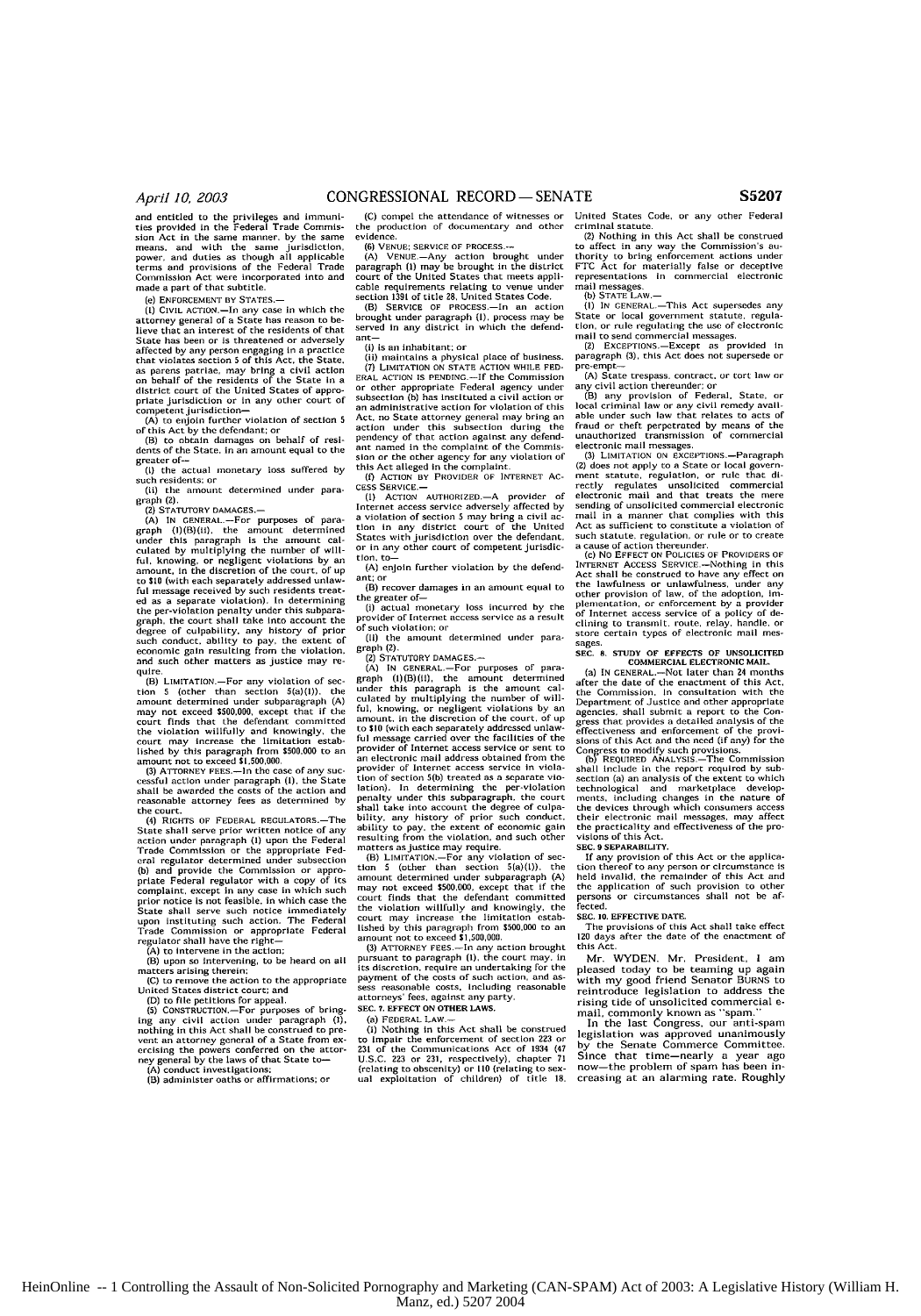40 percent of all e-mail traffic in the United States is spam, up from 8 per-<br>cent in late 2001 and nearly doubling in the past six months. By 2004, according to some estimates, a typical company that fails to take defensive action could find that over 50 percent of its email messages will be spare. This isn't just annoying, it's costly: one con-sulting group has estimated that spare will cost U.S. organizations more than **\$10** billion this year, due to expenses for anti-sparn equipment and man-

power and lost productivity. If nothing is done, the situation Is only likely to get worse. The funda- mental problem-and what makes spare different from other types of marketing-is that it is so cheap to send huge volumes of messages. With the stroke of a key, the spammer can let fly a massive torrent of e-mails. And since the sender doesn't pay any per-message postage, the incentive is to send as many as possible. The cost of all these extra messages is borne by the Internet service providers, ISPs, and the recipients, not **by** the sender. So as far as the spammer is concerned,

the sky is the limit. Anyone who uses e-mail should be deeply concerned about this trend. In a few short years, e-mail quickly went from a novelty to a core medium of communication for millions of Americans. They came to rely on it daily, for business and personal communications alike. But just as quickly as e-mail rose to prominence, its usefulness could dwindle-buried under an ava-lanche of endless "Get Rich Quick," "Lose Weight Fast," and offensive pornographic marketing pitches. As con- sumers grow frustrated with bloated in-boxes, and as ISP networks and e-commerce websites are slowed by mounting junk e-mail traffic jams, **en**thusiasm for the entire medium of email and e-commerce could sour. Right now. e-mail users and ISPs are

trying to manage the problem as best they can. They use filtering software. or lists of known spammers, or sign up<br>for special anti-spam services. But<br>these tactics can be burdensome, costthese tactics can be burdensome, cost-<br>ly, and only partially effective. The<br>fact is, existing laws do not provide<br>sufficient tools. More help is needed.<br>Many States have moved to address

the issue. But e-mail is not a medium that respects, or even recognizes. State borders. Indeed, e-mail addresses tell nothing about which State the user is located in, so the sender and recipient of an e-mail message may have no clue where the other is located. Therefore, this is one area where a State-by-State patchwork of rules makes no sense. It

is time for a nationwide approach. That is why Senator BURNS and I are reintroducing the "Controlling the Assault of Non-Solicited Pornography and Marketing Act"-the CAN SPAM Act, for short. This bipartisan legislation says that if you want to send unsolicited marketing e-mail, you've got to play **by** a set of rules-rules that allow the recipient to see where the messages are coming from, and to tell with no action taken, several years<br>the sender to stop. The basic goal is 1 from now.<br>simple: give the consumer more con-

trol.<br>Specifically, the bill would prohibit. or subject lines, so that consumers will extend the special depreciation allow-**be** able to identify the true source of ance, and for other purpose: to the the message. A sender of unsolicited<br>the message. A sender of unsolicited<br>marketing e-mail would also be remarketing e-mail would also be re-<br>marketing e-mail would also be re-<br>quired to provide the recipient with a today to intervalue the Economic Stimmation premari would also be to the today to introduce the Economic Stim-<br>return address or similar mechanism ulus Act of 2003, legislation that will<br>that can be used to tell the sender, "no allow a 50 percent bonus depre recurrence of the sender the sender in allow a 50 percent bonus depreciation<br>that can be used to tell the sender, "no over a 5 year period. Last year I was<br>more," a sender would be required to proud to introduce and pass a monor that request. Senders of unsolicearbon increasing the observation incentive assume the required increasing served as clear notifical of the required to include a clear notifical model of the required to metal their

provisions to ensure compliance. Nearly effort by both increasing that<br>Spammers that intentionally disguise bonus to 50 percent and extending it<br>their identities would be subject to through 2008. Our economy clearly misdemeanor criminal penalties. The needs a boost, and this provision will<br>Federal Trade Commission would have complement many of the provisions in<br>authority to impose civil fines. State President Bush's economic growth attorneys general would be able to package.<br>bring suit on behalf of the citizens of **Reception** their states. And ISPs would be able to bring suit to keep unlawful spam off their networks. In all cases, particu- it's decline as this provision went into larly high penalties would be available effect last year and has begun to involume spainmers who have no inten-<br>volume spainmers who have no inten-<br>inficant increase in that bonus along<br>volume spainmers who have no inten-<br>inficant increase in that bonus along

gitimate online communications be-<br>twee date past next year, businesses<br>tween businesses and their customers, will be able to better plan for sustained Senator BURNS and I have no intention increases in technology investment.<br>Senator BURNS and I have no intention increases in technology investment.<br>To use e-mail to inform customers of mediate and broad stimulus to the U. warranty information, provide account economy by encouraging business in-<br>holders with monthly account state-vestment. In my own state of Oregon I<br>ments, and so forth. Rather, we want can look to both heavy industry and<br>to to go after those unscrupulous Individ- the hi tech sector and see the real re-<br>uals who use e-mail in an annoying and turn this legislation will have on our<br>misleading fashion. I believe this bill economy. Heavy industry

this for three years now, and have to work in Oregon. For example, the this for three years now, and have<br>worked with many different groups in shaping the legislation. We believe we and though there is a need for investhave made real progress in addressing<br>have made real progress in addressing<br>some of the legitimate concerns that were raised about previous versions of essary to sustain this industry. Bonus the bill. Naturally, there are interested depreciation provisions is an additional metries who have additional ideas for incentive that will lead institutional<br>measures they would like to see. We investors, leasing companies, shippers<br>will be happy to continue to work with and railroads to invest in new will be happy to continue to work with and railroads to invest in new rail them, and I would also point out that equipment.<br>them, and I would also point out that equipment.<br>the bill calls for a study to evaluate In Oregon' the bill calls for a study to evaluate The Oregon's high-tech sector the bill calls for a study to evaluate The Oregon's high-tech sector the first was the first product and to determine whether further pro- clation amount visions are needed. But the bill we are positive impact on the investment **en-**introducing today offers a workable, vironment for high-tech equipment,

LANDRIEU, SCHUMER, and THOMAS are late the demand for the software and Joining Senator BURNS and me in co- the whole high-tech sector. In Oregon, Schumer sponsoring this legislation. I urge the the hi-tech sector has been sponsoring this legislation. I urge the the hi-tech sector has been a major rest of my Senate colleagues to join component of economic growth and I<br>with us on moving it forward as am intent that this engine of growth ate won't still be debating the issue, economy.

**Specifically, the bill would prohibit S. 879.** A bill to amend the Internal the use of falsified or deceptive headers Revenue Code of 1986 to increase and

complement many of the provisions in<br>President Bush's economic growth

bridge:<br>Recently, U.S. Department of Commerce data revealed that private investment in high tech equipment ended larly high penalties would be available effect last year and has begun to in-<br>for true "bad actors"—the shady, high-effect last year and has begun to intion of behaving in a lawful and respon-<br>including the antension of its effective date<br>sible manner. sible manner, can only boost business investment Our goal here is not to discourage le- even further. By extending the effec-<br>gittmate online communications be-<br>gittmate online communications be-<br>ive date past next year, b

misleading fashion. I believe this bill economy. Heavy industry in my state<br>strikes that important balance, will have an ability to save family-<br>Senator BURNS and I have been at wage jobs and put additional employees ment, there has been a reluctance to<br>invest significant sums that are nec-<br>essary to sustain this industry. Bonus<br>depreciation provisions is an additional

Common-sense approach that should be such as computer hardware, software<br>politically viable this year. and broadband network infrastructure.<br>I am pleased that Senators BREAUX, This legislation will definitely stimu-<br>LANDRI am intent that this engine of growth<br>continue to provide stimulus to the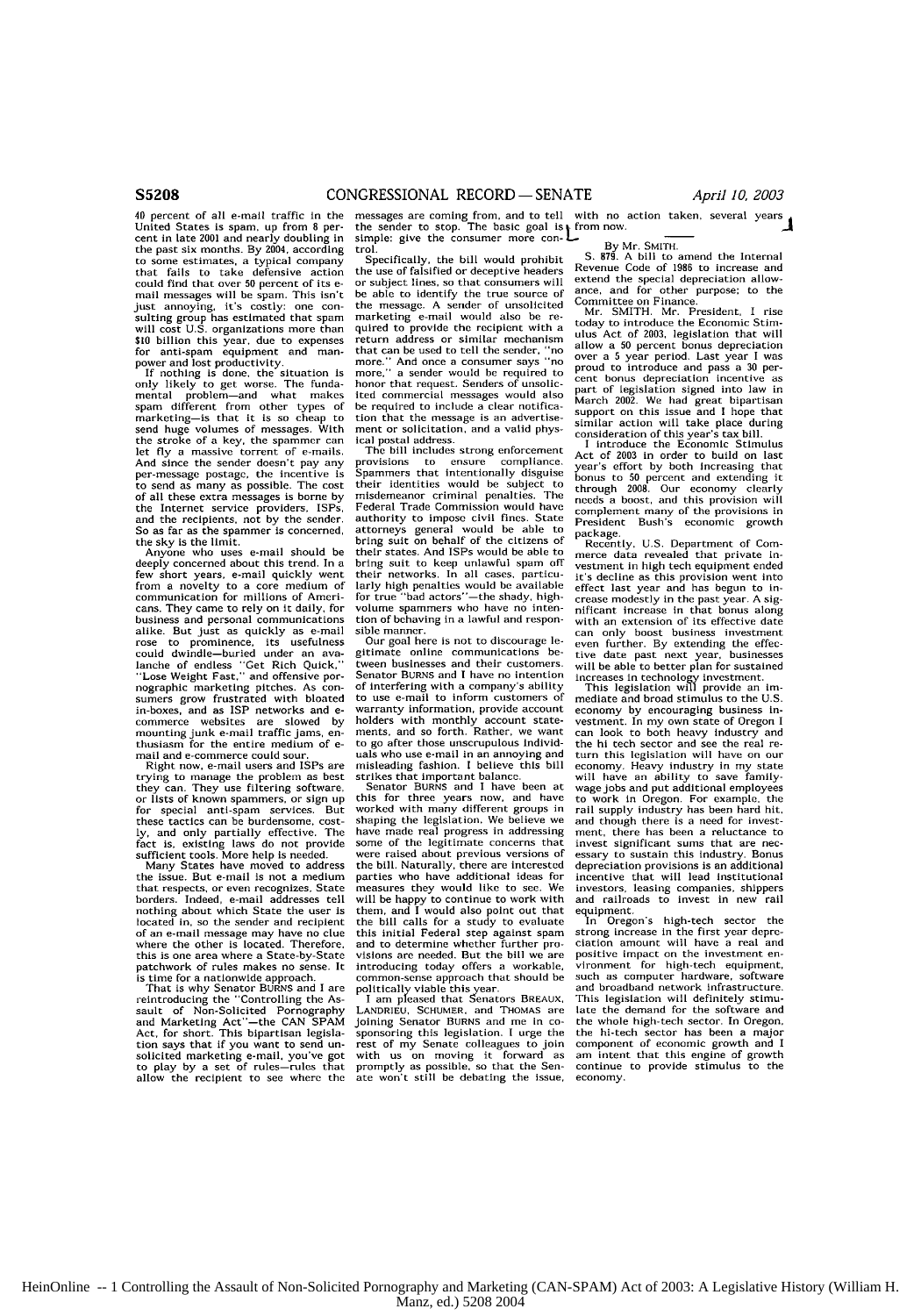### DOCUMENT NO. 4